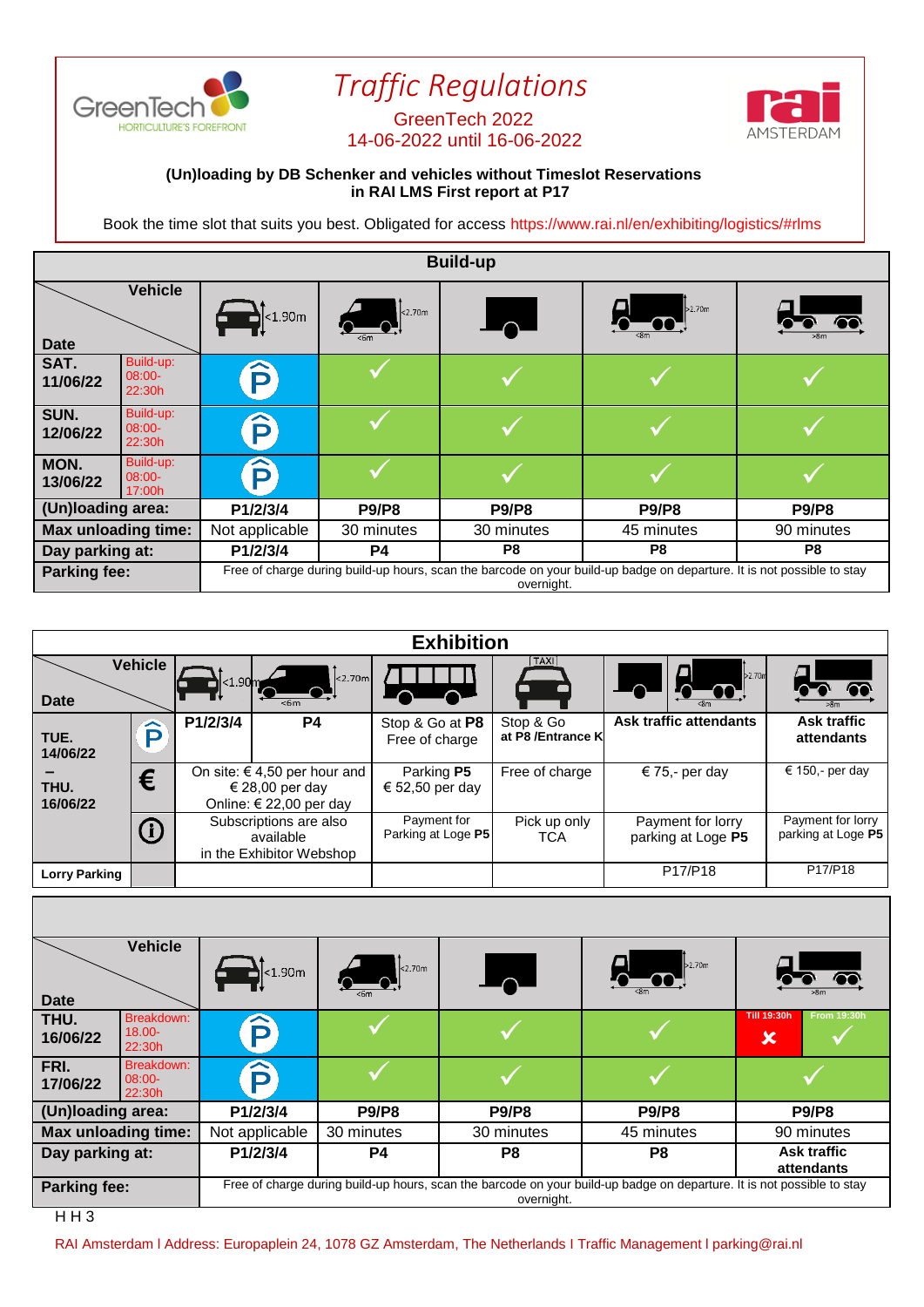| Legenda     |                                                                                                                                                                                                           |
|-------------|-----------------------------------------------------------------------------------------------------------------------------------------------------------------------------------------------------------|
| Ê           | RAI parking facilities are accessible for vehicles up until 1.90 m high, without registration.<br>At parking facilities P1, P2 & P4 are service elevators present.                                        |
| Q           | RAI parking facility P4 is accessible for vehicles up until 2.70 m high, without registration.<br>At parking facility P4 are service elevators present.                                                   |
|             | RAI (un)loading area is accessible for vehicles higher than 2.70 m, however only 1 vehicle per organization<br>and/or stand at the same time. Address: Europaplein 24, 1078 GZ Amsterdam, The Netherlands |
| $\mathbf x$ | No access to the RAI (un)loading area.                                                                                                                                                                    |

|                                     | <b>General terms and conditions</b>                                                                                                                                                                                                                                 |
|-------------------------------------|---------------------------------------------------------------------------------------------------------------------------------------------------------------------------------------------------------------------------------------------------------------------|
| (10)                                | The maximum speed permitted on the exhibition grounds of Rai Amsterdam is 10km/h.                                                                                                                                                                                   |
| $\ddot{\phantom{1}}$                | At parking facilities P1, P2 & P4 are service elevators present.                                                                                                                                                                                                    |
| <b>TAXI</b>                         | Every taxi company can bring you to the RAI. However we only allow TCA taxis on the premises<br>to pick up visitors.                                                                                                                                                |
| General<br><b>Notes</b>             | If you bring vehicles of any kind onto the exhibition grounds of RAI Amsterdam you do so at your<br>own risk and you must have a valid permit, access pass or build-up badge. During the event you<br>do need a valid parking ticket to leave the parking facility. |
|                                     | Instructions by employees of RAI Amsterdam must be followed.                                                                                                                                                                                                        |
| $\frac{1}{2}$<br>Vehicle<br>parking | RAI Amsterdam reserves the right to remove vehicles which are parked illegally or when<br>(un)loading time is expired, at the cost and risk of the person responsible for parking/stopping.                                                                         |
| <b>Disclaimer</b>                   | RAI Amsterdam disclaims all liability for accuracy of the information provided and reserves the<br>right to make changes in traffic management at short notice in response to external traffic<br>conditions.                                                       |